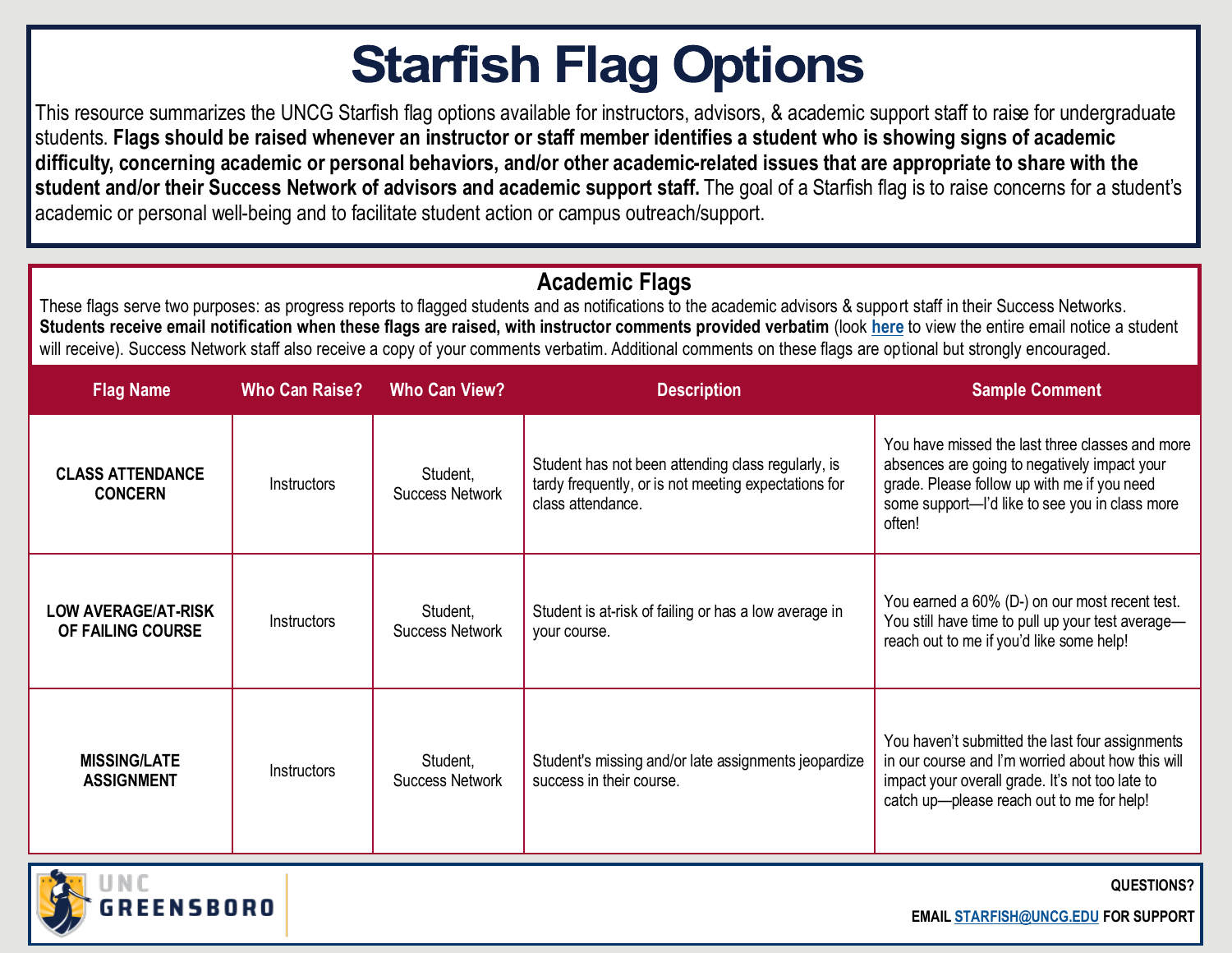#### **Behavioral Flags**

These flags are intended to capture information about concerning student circumstances and behaviors that go beyond poor academic performance and may require additional intervention or support. **These flags are not shared with students directly** and function as streamlined communication pathways between instructors, staff, and campus support offices. Due to the sensitive information sometimes captured by these flags, flag sharing is limited to only need-to-know staff and **comments are always required** when raising.

| <b>Flag Name</b>                                                     | <b>Who Can Raise?</b>    | <b>Who Can View?</b>                                                               | <b>Description</b>                                                                                                                                                                                                                                                                                                                         | <b>Sample Comment</b>                                                                                                                                                                                                                                                                                                                               |
|----------------------------------------------------------------------|--------------------------|------------------------------------------------------------------------------------|--------------------------------------------------------------------------------------------------------------------------------------------------------------------------------------------------------------------------------------------------------------------------------------------------------------------------------------------|-----------------------------------------------------------------------------------------------------------------------------------------------------------------------------------------------------------------------------------------------------------------------------------------------------------------------------------------------------|
| <b>DISRUPTIVE</b><br><b>BEHAVIOR CONCERN</b>                         | Instructors              | Dean of Students (DOS),<br><b>UNCG Athletics</b>                                   | Student exhibits uncivil and verbally aggressive<br>behavior toward faculty and/or peers. Please<br>describe the concerning event, include frequency,<br>and whether or not the concern has been<br>addressed. DOS will contact the flag raiser with<br>information about next steps to take with the<br>student.                          | This student uses a cellphone during class even<br>after we discussed technology restrictions on day<br>one. I've repeatedly asked the student to put their<br>phone away and today when I requested this, the<br>student explicitly said "no" and proceeded to<br>ignore me. I'm not sure how I should proceed with<br>enforcing my course policy. |
| <b>ACADEMIC INTEGRITY</b><br><b>CONCERN</b>                          | Instructors              | Office of Student Rights<br>& Responsibilities<br>(OSRR),<br><b>UNCG Athletics</b> | Student has potentially violated UNCG's Academic<br>Integrity Policy. This typically appears in the form of<br>cheating, plagiarism, misuse of academic resources,<br>falsification, or facilitating academic dishonesty.<br>OSRR will contact flag raiser with Information about<br>next steps to take with the student.                  | I suspect that this student may have plagiarized on<br>the most recent written assignment. I've got a<br>conference scheduled with him for next week but<br>want some guidance on how to proceed if I want to<br>pursue university sanctioning.                                                                                                     |
| <b>PERSONAL CONCERN:</b><br><b>FOOD/HOUSING</b><br><b>INSECURITY</b> | Instructors,<br>Advisors | Dean of Students (DOS),<br><b>UNCG Athletics</b>                                   | Student in your course has disclosed to you that<br>they are experiencing housing and/or food<br>Insecurities that are impacting their personal and<br>academic success. Students will NOT see this flag<br>or your comments. Please do not use this flag to<br>report emergency events or class attendance<br>concerns.                   | This student has mentioned housing concerns to<br>me that is taking a toll on her. I'm working with the<br>student to help her succeed in my class but think<br>she could use some support to help her connect to<br>campus and community resources.                                                                                                |
| <b>PERSONAL CONCERN:</b><br><b>FINANCIAL HARDSHIP</b>                | Instructors,<br>Advisors | Dean of Students (DOS),<br><b>UNCG Athletics</b>                                   | This flag should be raised if/when a student in your<br>course has disclosed to you that they are facing a<br>financial hardship that is impacting their personal<br>and academic success. Students will NOT see this<br>flag or your comments. Please do not use this flag<br>to report emergency events or class attendance<br>concerns. | This student is unable to pay for courses, and<br>working excessive hours. I think he could use<br>some assistance from DOS.                                                                                                                                                                                                                        |
|                                                                      |                          |                                                                                    |                                                                                                                                                                                                                                                                                                                                            |                                                                                                                                                                                                                                                                                                                                                     |



**QUESTIONS?**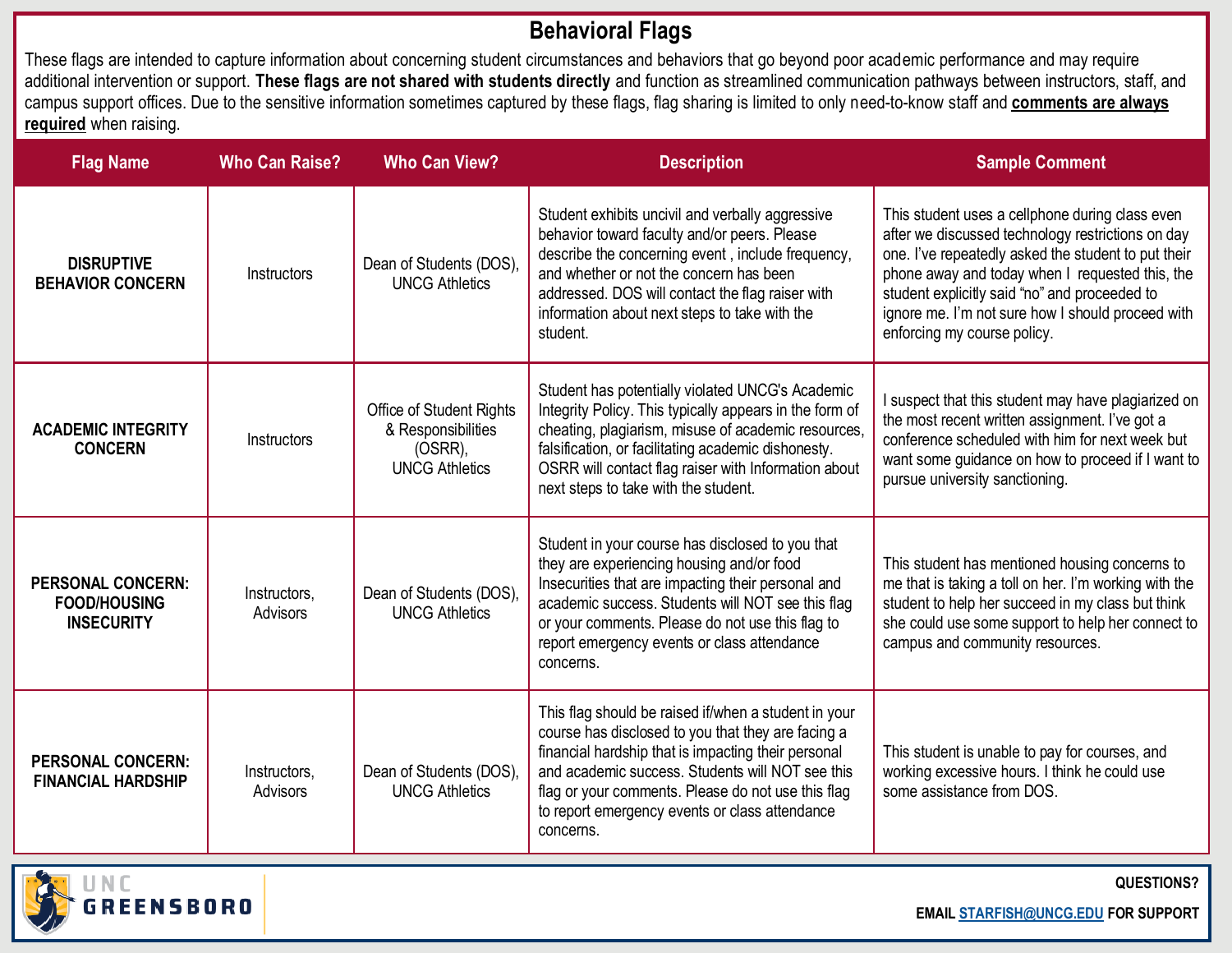## **Behavioral Flags Continued...**

These flags are intended to capture information about concerning student circumstances and behaviors that go beyond poor academic performance and may require additional intervention or support. **These flags are not shared with students directly** and function as streamlined communication pathways between instructors, staff, and campus support offices. Due to the sensitive information sometimes captured by these flags, flag sharing is limited to only need-to-know staff and **comments are always required** when raising.

| <b>Flag Name</b>                                                       | <b>Who Can Raise?</b>    | <b>Who Can View?</b>                                                                      | <b>Description</b>                                                                                                                                                                                                                                                                                                                                                                      | <b>Sample Comment</b>                                                                                                                                                                                                                                             |
|------------------------------------------------------------------------|--------------------------|-------------------------------------------------------------------------------------------|-----------------------------------------------------------------------------------------------------------------------------------------------------------------------------------------------------------------------------------------------------------------------------------------------------------------------------------------------------------------------------------------|-------------------------------------------------------------------------------------------------------------------------------------------------------------------------------------------------------------------------------------------------------------------|
| <b>PERSONAL CONCERN:</b><br><b>MENTAL HEALTH/</b><br><b>WELL-BEING</b> | Instructors,<br>Advisors | Dean of Students (DOS),<br><b>UNCG Athletics</b>                                          | This flag should be raised when there is concern for a<br>student's condition in your course in regard to their<br>psychological and emotional wellbeing that is impacting<br>their personal and academic success. Students will<br>NOT see this flag or your comments. Please do not use<br>this flag to report emergency events or class<br>attendance concerns.                      | This student has expressed overwhelming<br>feelings, fatigue and exhaustion. I believe the<br>student may benefit from additional support from<br>the DOS.                                                                                                        |
| <b>PERSONAL CONCERN:</b><br><b>GENERAL</b>                             | Instructors,<br>Advisors | Dean of Students (DOS),<br><b>UNCG Athletics</b>                                          | Student in your course has disclosed to you that they<br>are experiencing an extenuating hardship that is<br>impacting their personal and academic success that<br>are not reflected in the other flag options. Students will<br>NOT see this flag or your comments. Please do not use<br>this flag to report emergency events or class<br>attendance concerns.                         | I suspect that this student may be experiencing<br>a home environment that is impacting their<br>personal and academic success. I've got a<br>conference scheduled with him for next week<br>but think the student could use additional<br>support and resources. |
| <b>RETENTION ALERT:</b><br><b>ACADEMIC STANDING</b><br><b>CONCERN</b>  | Advisors                 | Success Network,<br>Division of<br>Student Success (DSS),<br><b>Students First Office</b> | This flag should be raised if/when a student in your<br>advising caseload is at-risk of academic suspension or<br>dismissal because they are not meeting the University's<br>academic standards for maintaining enrollment<br>eligibility. Students will NOT see this flag or your<br>comments. Please do not use this flag to report<br>emergency events or class attendance concerns. | Please provide a brief description of your<br>concern surrounding this student's future<br>academic standing so the Students First Office<br>can monitor the student's enrollment and<br>provide outreach if appropriate.                                         |
| <b>RETENTION ALERT:</b><br><b>REGISTRATION HOLD</b>                    | Advisors                 | Success Network.<br>Division of<br>Student Success (DSS),<br><b>Students First Office</b> | This flag should be raised if/when a student in your<br>advising caseload has disclosed to you their inability to<br>resolve an existing registration hold that is preventing<br>them from registering on-time. Students will NOT see<br>this flag or your comments. Please do not use this flag<br>to report emergency events or class attendance<br>concerns.                         | Please provide a brief description of the hold<br>this student currently has on their account so the<br>Students First Office can monitor the student's<br>enrollment and provide outreach if appropriate.                                                        |
|                                                                        |                          |                                                                                           |                                                                                                                                                                                                                                                                                                                                                                                         |                                                                                                                                                                                                                                                                   |



**QUESTIONS?**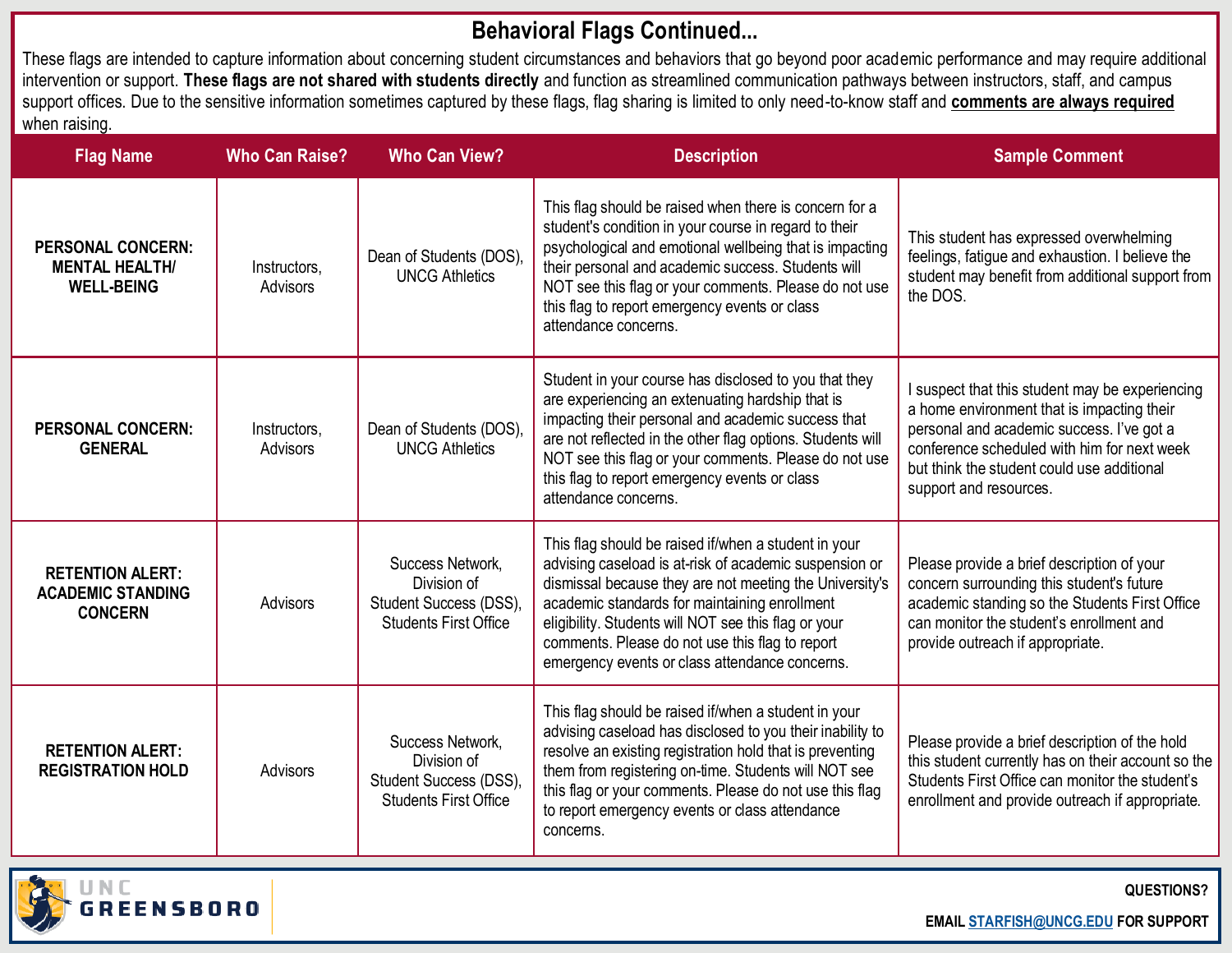### **Behavioral Flags Continued...**

These flags are intended to capture information about concerning student circumstances and behaviors that go beyond poor academic performance and may require additional intervention or support. **These flags are not shared with students directly** and function as streamlined communication pathways between instructors, staff, and campus support offices. Due to the sensitive information sometimes captured by these flags, flag sharing is limited to only need-to-know staff and **comments are always required** when raising.

| <b>Flag Name</b>                                                                   | <b>Who Can Raise?</b> | <b>Who Can View?</b>                                                                      | <b>Description</b>                                                                                                                                                                                                                                                                                                                                                                                                                                                                               | <b>Sample Comment</b>                                                                                                                                                                                                                         |
|------------------------------------------------------------------------------------|-----------------------|-------------------------------------------------------------------------------------------|--------------------------------------------------------------------------------------------------------------------------------------------------------------------------------------------------------------------------------------------------------------------------------------------------------------------------------------------------------------------------------------------------------------------------------------------------------------------------------------------------|-----------------------------------------------------------------------------------------------------------------------------------------------------------------------------------------------------------------------------------------------|
| <b>RETENTION ALERT:</b><br><b>STOPPING OUT OR</b><br><b>TRANSFERRING INDICATED</b> | <b>Advisors</b>       | Success Network,<br>Division of<br>Student Success (DSS),<br><b>Students First Office</b> | This flag should be raised if/when a student in your<br>advising caseload has disclosed to you their intent to<br>transfer to another institution or that they will not be<br>returning to UNCG in the next term. Students will NOT<br>see this flag or your comments. However, flag<br>comments can be seen by the student's advisor and<br>support staff in the student's Starfish Success Network.<br>Please do not use this flag to report emergency events<br>or class attendance concerns. | Where applicable, please provide a brief<br>description of when and where (if disclosed)<br>the student is intending to transfer, so the<br>Students First Office can monitor the student's<br>enrollment and provide outreach if appropriate |
| <b>RETENTION ALERT:</b><br>UNIVERSITY WITHDRAWAL<br><b>INDICATED</b>               | Advisors              | Success Network,<br>Division of<br>Student Success (DSS),<br><b>Students First Office</b> | This flag should be raised if/when a student in your<br>advising caseload has disclosed to you their intent to<br>withdraw from UNCG without completing the current<br>term. Students will NOT see this flag or your comments.<br>However, flag comments can be seen by the student's<br>advisor and support staff in the student's Starfish<br>Success Network. Please do not use this flag to report<br>emergency events or class attendance concerns.                                         | Please provide a brief description of your<br>encounter with the student when this was<br>disclosed so the Students First Office can<br>monitor enrollment and provide outreach if<br>appropriate.                                            |
| <b>RETENTION ALERT:</b><br><b>GENERAL</b>                                          | Advisors              | Success Network,<br>Division of<br>Student Success (DSS),<br><b>Students First Office</b> | This flag should be raised if/when a student in your<br>advising caseload has disclosed that they may not<br>return to UNCG in a future semester but limited<br>Information was provided. Students will NOT see this<br>flag or your comments. Please do not use this flag to<br>report emergency events or class attendance concerns.                                                                                                                                                           | Please provide a brief description of the<br>situation the student is experiencing so the<br>Students First Office can monitor the student's<br>enrollment and provide outreach if appropriate.                                               |



**QUESTIONS?**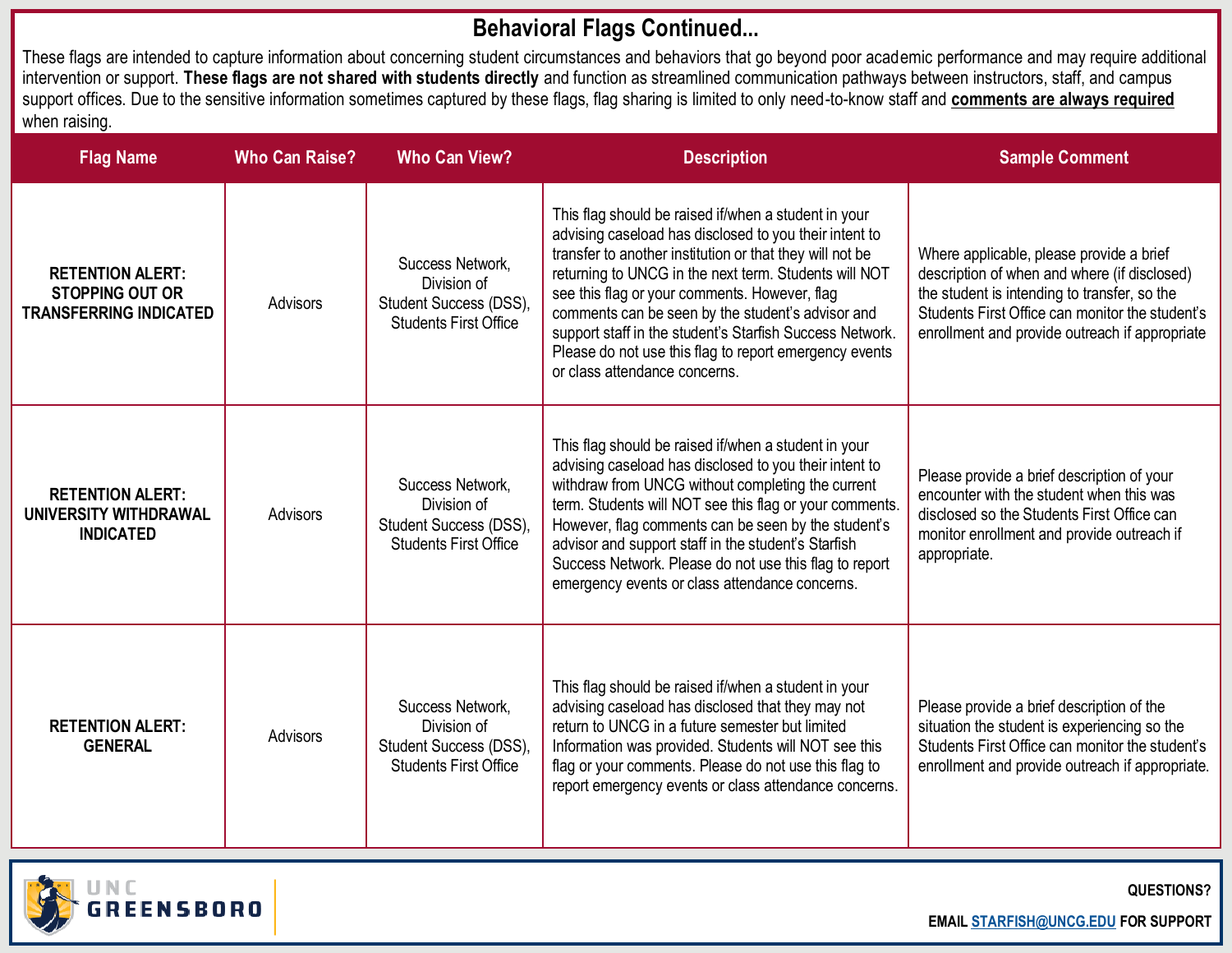## **Starfish Kudos Options**

This resource summarizes UNCG's Starfish *kudos* options that are available for instructors to raise on undergraduate students enrolled in their courses. *Kudos* **should be raised to offer positive feedback and recognition to students as a source of positive reinforcement and acknowledgement of high quality academic work or noticeable improvement in the quality of their performance.** Students receive email notification when *kudos* are raised, with instructor comments provided verbatim (look [here](https://studentsfirst.uncg.edu/wp-content/uploads/2019/02/INSTRUCTORS-STAFF-Sample-Email-Templates_2020-2.pdf) to view the entire email notice the student will receive). Additional comments on *kudos* are optional but strongly encouraged.

| <b>Kudos Name</b>                                 | <b>Who Can Raise?</b> | <b>Who Can View?</b>               | <b>Description</b>                                                                                                                                          | <b>Sample Comment</b>                                                                                                                                                                         |
|---------------------------------------------------|-----------------------|------------------------------------|-------------------------------------------------------------------------------------------------------------------------------------------------------------|-----------------------------------------------------------------------------------------------------------------------------------------------------------------------------------------------|
| <b>OUTSTANDING ACADEMIC</b><br><b>PERFORMANCE</b> | Instructors           | Student,<br><b>Success Network</b> | Student is completing coursework at an<br>A-level and/or has excelled at quizzes and<br>tests.                                                              | You are doing an outstanding job in this course! I'm<br>regularly impressed by the high quality and<br>thoughtfulness of your discussion board posts. Your<br>average in our course is a 98%! |
| <b>SHOWING IMPROVEMENT</b>                        | <b>Instructors</b>    | Student,<br><b>Success Network</b> | Student has shown improvement in the<br>course as evidenced by increase in<br>attendance, test/homework score, improved<br>coursework, etc.                 | I can tell that you have really put in maximum effort to<br>bring up your quiz grades. Keep up the effort and I think<br>you can reach a B+ average by the end of our course.                 |
| YOU'RE OFF TO A GREAT<br><b>START</b>             | Instructors           | Student,<br><b>Success Network</b> | Students has demonstrated consistent<br>academic success prior to the mid point of<br>the term as a way to encourage them to<br>finish the semester strong. | You have been consistent success since the start of the<br>term. Keep up the good work until we reach the finish<br>line!                                                                     |



**QUESTIONS?**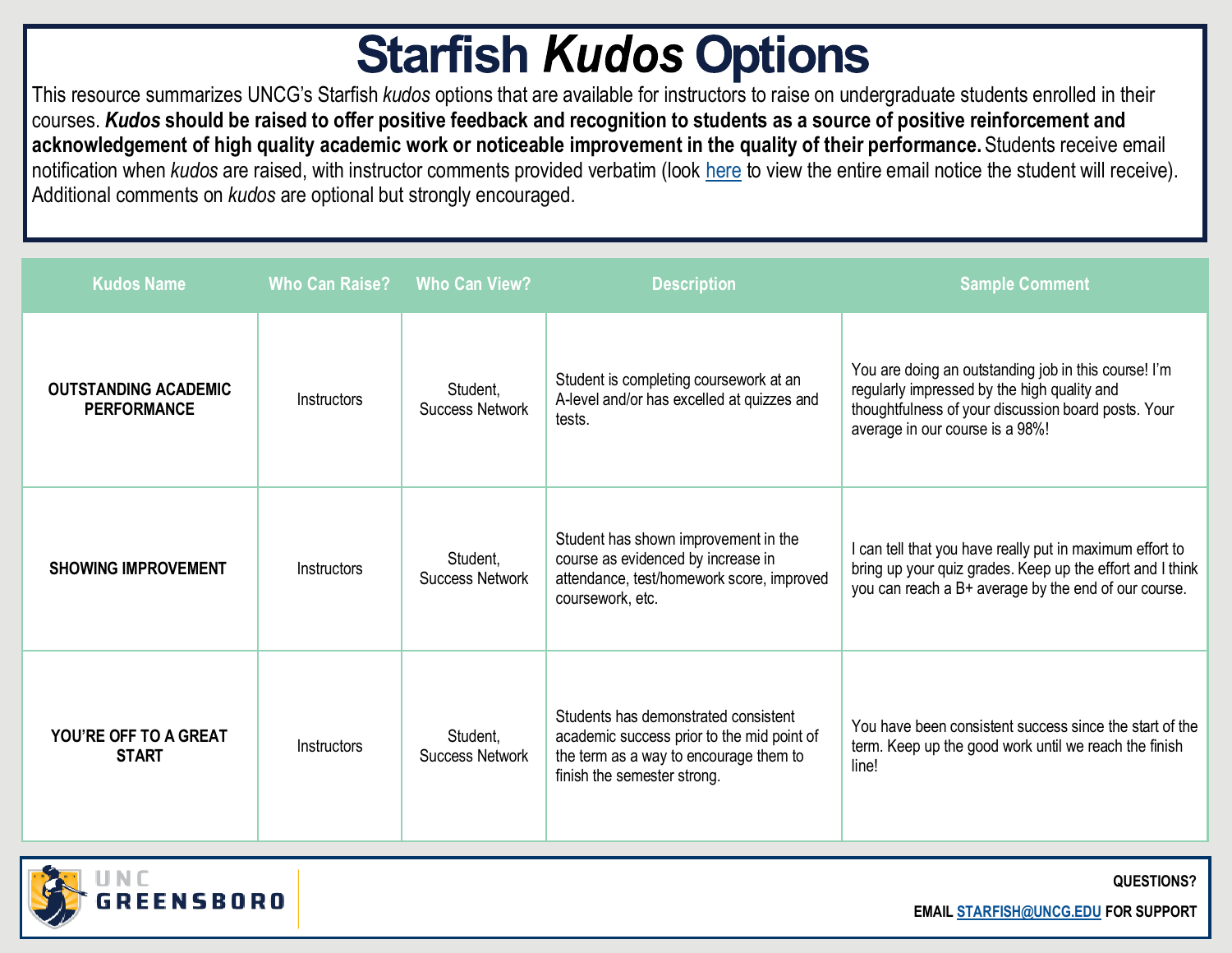# **Starfish Referral Options**

This resource summarizes UNCG's Starfish referral options that are available for instructors, advisors, & academic support staff to issue to undergraduate students. Referrals should be raised as a way to suggest that a student utilize an available campus service, office, or resource that can support their academic and personal success. Issuing a referral does not require that a student use that service. **Students receive email notifications when referrals are raised, with the name of the person who referred them, the related course (if applicable), and how to connect with the referred service.** Additional comments on referrals may be required depending upon the referral due to the needs of the related service. Comments are not shared directly with the student but will be seen by the service provider.

| <b>Referral Name</b>                                              | <b>Who Can Raise?</b>                                  | <b>Who Can View?</b>               | <b>Description</b>                                                                                                                                                                                                  | <b>Sample Comment</b>                                                                                                                                                                |
|-------------------------------------------------------------------|--------------------------------------------------------|------------------------------------|---------------------------------------------------------------------------------------------------------------------------------------------------------------------------------------------------------------------|--------------------------------------------------------------------------------------------------------------------------------------------------------------------------------------|
| <b>TUTORING</b><br>(Academic<br><b>Achievement Center)</b>        | Instructors.<br>Advisors,<br>Academic Support<br>Staff | Student.<br><b>Success Network</b> | Student needs assistance with understanding course<br>content and could benefit from tutoring service<br>provided by the Academic Achievement Center.<br>Selection of a course context is required when<br>issuing. | This student could use help with past-tense<br>conjugations in SPA 101.<br>*Comments are optional                                                                                    |
| <b>ACADEMIC SKILLS</b><br>(Academic<br><b>Achievement Center)</b> | Instructors.<br>Advisors,<br>Academic Support<br>Staff | Student,<br><b>Success Network</b> | Student may be in need of general academic skills<br>assistance (e.g. study skills, note-taking, test-taking<br>strategies) provided by the Academic Achievement<br>Center.                                         | The referral raiser is required to identify which<br>academic skills a student may need help with from a<br>provided list of options. Raiser may select as many<br>options as apply. |
| <b>WRITING CENTER</b>                                             | Instructors.<br>Advisors,<br>Academic Support<br>Staff | Student.<br><b>Success Network</b> | Student may benefit from Writing Center services.                                                                                                                                                                   | This student could use help with crafting in-text<br>citations and works cited page.<br>*Comments are optional                                                                       |
| <b>SPEAKING CENTER</b>                                            | Instructors,<br>Advisors,<br>Academic Support<br>Staff | Student,<br><b>Success Network</b> | Student may benefit from Speaking Center services.                                                                                                                                                                  | This student wants some help with how to manage<br>visible "jitters" when presenting.<br>*Comments are optional                                                                      |



**QUESTIONS?**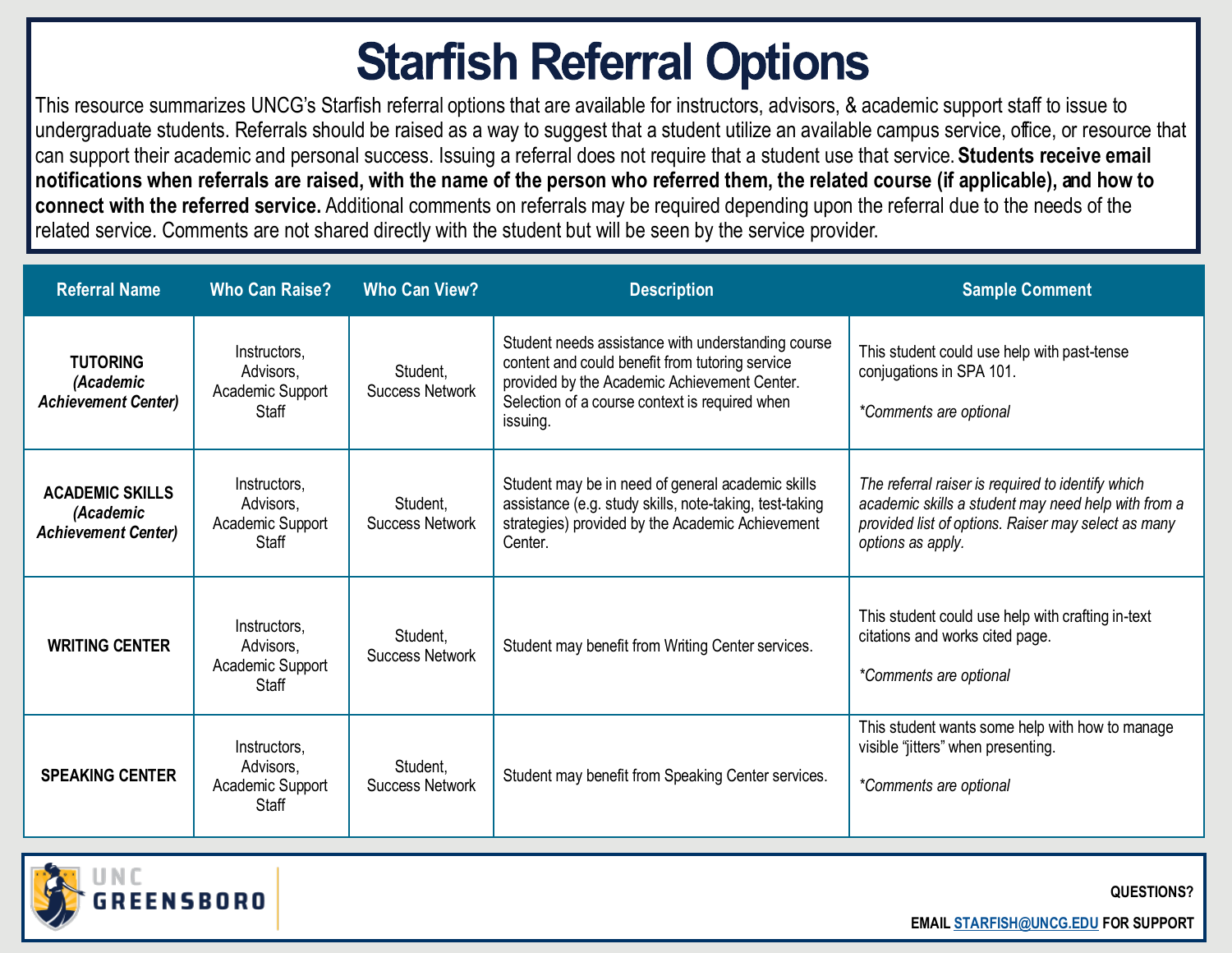### **Starfish Referrals Continued...**

Referrals should be raised as a way to suggest that a student utilize an available campus service, office, or resource that can support their academic and personal success. Issuing a referral does not require that a student use that service. **Students receive email notifications when referrals are raised, with the name of the person who**  referred them, the related course (if applicable), and how to connect with the referred service. Additional comments on referrals may be required depending upon the referral due to the needs of the related service. Information is provided below about required comments or recommended optional comments that are suggested.

| <b>Referral Name</b>                                             | <b>Who Can Raise?</b>                                         | <b>Who Can View?</b>               | <b>Description</b>                                                                                                                                                                                                                                              | <b>Sample Comment</b>                                                                                                                                                 |
|------------------------------------------------------------------|---------------------------------------------------------------|------------------------------------|-----------------------------------------------------------------------------------------------------------------------------------------------------------------------------------------------------------------------------------------------------------------|-----------------------------------------------------------------------------------------------------------------------------------------------------------------------|
| <b>MATH HELP CENTER</b>                                          | Instructors,<br>Advisors,<br>Academic Support<br>Staff        | Student,<br><b>Success Network</b> | Student is currently enrolled in one of the following<br>MAT or STA courses and may benefit from free<br>tutoring assistance: MAT 112, 115, 120, 150, 151,<br>190, 191, 253, 292, 293, 310, 311, 390, 394, 395;<br>STA 108, 271, 290, 301, 352.                 | This student needs help working through problems<br>related to polynomial functions.<br>*Comments are optional                                                        |
| <b>STUDENTS FIRST</b><br><b>OFFICE</b><br>(SFO)                  | Instructors,<br>Advisors,<br>Academic Support<br>Staff        | Student,<br><b>Success Network</b> | Student may benefit from academic advising services<br>(major/minor exploration, academic planning, course<br>selection, and academic appeals) and/or academic<br>recovery services (assistance related to academic<br>warning/probation/suspension/dismissal). | This student is struggling in their major and wants to<br>speak with someone about exploring alternative<br>pathways to finishing a degree.<br>*Comments are required |
| <b>CAREER &amp;</b><br><b>PROFESSIONAL</b><br><b>DEVELOPMENT</b> | Instructors,<br>Advisors,<br>Academic Support<br><b>Staff</b> | Student,<br><b>Success Network</b> | Student could use assistance with career exploration<br>and planning, experiential learning opportunities, and<br>employment search activities.                                                                                                                 | This student may benefit from speaking with a career<br>counselor about career options for their major.<br>*Comments are optional                                     |
| <b>INTERNATIONAL</b><br><b>STUDENT SERVICES</b><br>(IPC)         | Instructors,<br>Advisors,<br>Academic Support<br>Staff        | Student,<br><b>Success Network</b> | Student is an international student who holds, or<br>intends to hold, an F or J student visa and needs<br>assistance with full-time enrollment requirements,<br>employment, and/or any visa or financial-related<br>matters.                                    | This student is concerned about how withdrawing<br>from two courses could impact their student visa and<br>eligibility requirements.<br>*Comments are required        |



**QUESTIONS?**